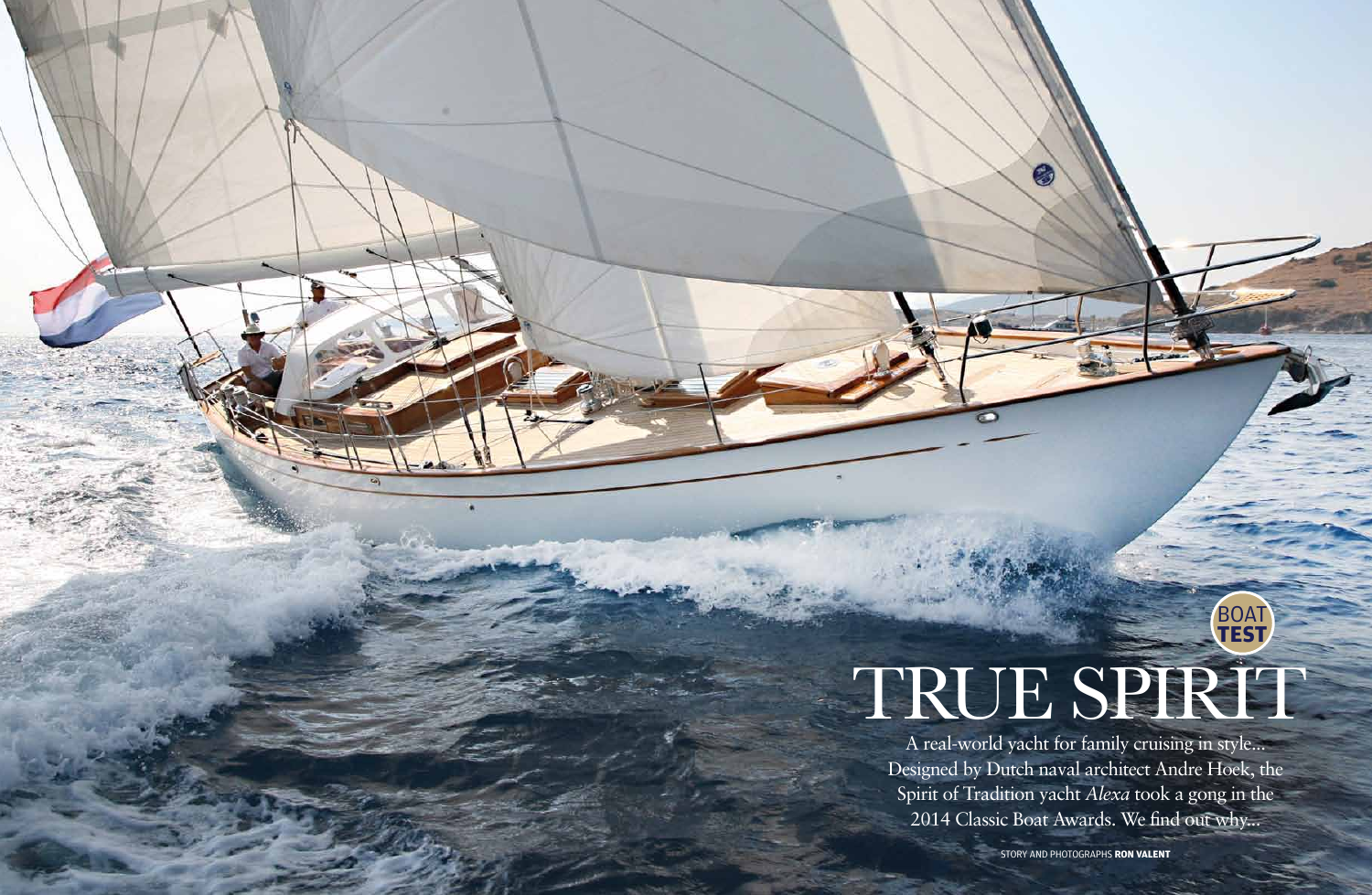AHMET PEKCAN



Branch<br>
yacht fc t comes as no surprise that the Truly Classic 51 *Alexa* collected so many votes in the Spirit of Tradition category at the Classic Boat 2014 Awards. Yachts that win prizes in the SoT section tend either to be sporty daysailers or out-of-reach superyachts. *Alexa*, on the other hand, is a real yacht for family cruising in comfort and style and so is within the reach of many yachtsmen – albeit with a price tag slightly higher than that of the average 50ft (15.2m) piece of plastic currently on the market. But then this decidedly classic-looking yacht is anything but average and you do get an extraordinary vessel fitted out to the highest possible standards.

**BEAM 13ft 6in (4.1m)** Draught **7ft 3in (2.2m)**  SAIL AREA **1,787sqft (166m2 )** DiSPLacement **18.9 tonnes** MAST HEIGHT **72ft (22m)** ENGINE **Volvo Penta D2 75hp** CABINS **3**



*Alexa* is also a bit of a wolf in sheep's clothing. Despite having described her as a yacht for family cruising, she sails like a witch. Her powerful, welldesigned rig, fine lines and sensible deck layout also make her a yacht to reckon with in the blossoming Spirit of Tradition class at events such as the Panerai Cowes Classics or Les Voiles de Saint-Tropez.

So when Dutch designer Andre Hoek himself offered to take *Classic Boat* out for a spin in Palma, Mallorca, the first plane flight down there wasn't quick enough.



LOA **51ft (15.5m)** LWL **36ft 5in (11.1m) TRULY CLASSIC 51**

Arriving on the dock in Palma I am met by the sight of not one, but two TC51s. Or to be more precise, a 51 and a 56. *Bartelli II*, the 18-year-old 56 parked next to *Alexa*, is actually an identical sistership with the same length waterline but longer overhangs fore and aft. Arguably this makes for a prettier boat in the eyes of a classic boat lover, but 4ft (1.2m) less yacht to house the same interior makes sense when it comes to maintenance and harbour expenses – especially when Mediterranean or Solent rates apply.

### **winning concept**

Otherwise the resemblance is striking. The deck layout, generous freeboard, cockpit and interior are all identical. Why change a winning concept? *Bartelli II* looks sportier and sleeker with her low toerail, but *Alexa*'s perfectly scaled bulwarks provide a more seaworthy feel and in no way does her shorter length give her a boxy look.

Hoek Design also has a yacht refit and maintenance company called Mallorca Management in Palma run by Andre Hoek's sailing buddy Robert Holthuizen. So this "old" boat looks surprisingly new and well maintained and the for sale sign probably will not be up for long.

Obviously Holthuizen and his crew take good care of the Hoek Design fleet, which is quite sizable in the Palma area. Just across from our berth was a batch of Hoek superyachts as well as the J-Class *Lionheart*!

Standing before *Alexa* I knew I was looking at a timeless design. At events across the globe, Spirit of Tradition yachts are increasingly becoming accepted as "true classics". So maybe Truly Classic, the brand name given to this series of yachts by Hoek in 1989 when the classic boat renaissance was still in its infancy, was not just a marketing gimmick but a prophecy. Over 60 Truly Classic yachts have been built since then.

*Alexa* was intended to be as complete as possible yet still come in at an economic price. Hence the decision was made to have her built in Turkey at Metur Yacht, which had already built three earlier Hoek designs.

"After 30 years of building to the Truly Classic concept," says Hoek, "the amount of detailing, especially in the interior joinery, has evolved to a level of quality and sophistication that cannot be compromised anymore without letting go of what we feel a TC should represent. The only way to achieve that quality for a yacht like this is to make use of the master carpenters in Turkey, who

Above left: Alexa in the waters off Palma; her scaled bullwarks give a more seaworthy feel than her 55 cousin, yet she doesn't look boxy

Left: Dutch designer Andre Hoek at the helm of Alexa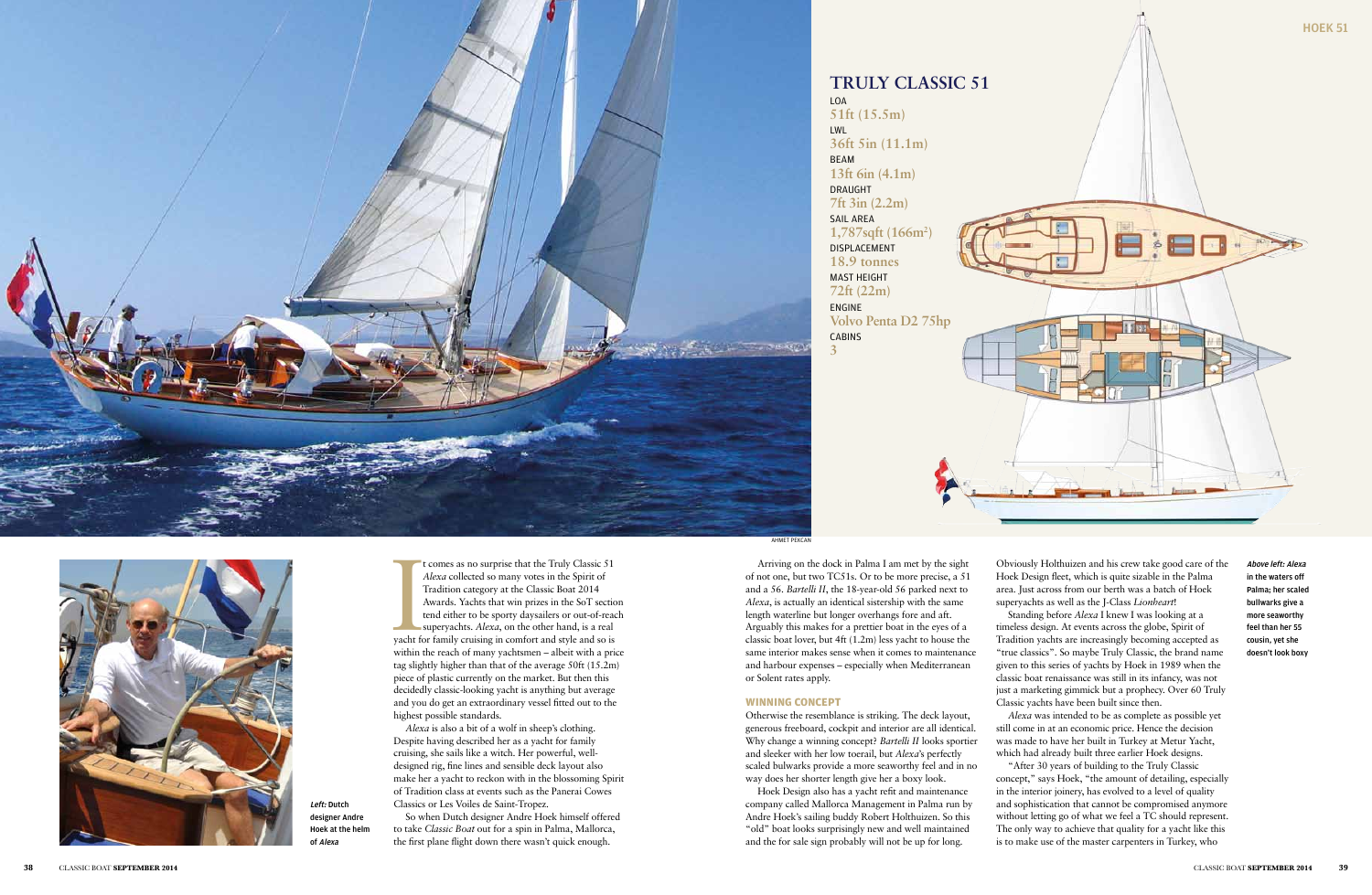





will deliver a top-quality finish at a low hourly wage. This yacht built to this standard in Europe would have a totally different price structure and an ordinary production yacht of comparable pricing will not have this level of detailing."

The interior is built using an African wood called anigré. This gives a very clean and bright interior despite the fact that, with her lovely flush deck, *Alexa* does not have large windows in an oversized deckhouse. Hoek Design has used this wood on several of its yachts. The interior of the 180ft (54.9m) ketch *Marie*, for instance, is also made of anigré. The rubbed-effect, varnished finish looks as if the wood is untreated.

Meanwhile, handgrips and the margin boards of the teak sole are varnished with a satin finish, while the teak itself is treated to several coats of teak oil. Combined with the slightly off-white finish on the panelling above the dado rails, this gives the interior a classic feel without the usual acres of mahogany and darker varnish. Hoek is obviously proud of the result on this yacht and tirelessly points out examples of details that altogether contribute to the pleasant feel of the boat.

"We really wanted to keep this yacht as simple as possible and maintenance friendly for her owner. Even Clockwise from

top left: note glass doors of companionway; air vent with protective hoop; folding table with leaves down in the cockpit; view showing her buttock lines and overhangs

50-footers nowadays are crammed full of so much kit you have to be an engineer to do even the simplest job!" So *Alexa* does not have air conditioning, although the interior has been prepared for this; the dorade vents provide fresh air and cooling. There isn't a generator either. For emergencies she has a simple portable Honda that can be set up on the foredeck. The engine is a standard 75hp Volvo Penta saildrive installed below the cockpit. Without an engine housed in a large box smack in the middle of the saloon, the space here feels glorious. Overall, the absence of space-eating hardware means that *Alexa* offers more storage areas than are usual.

#### **ample beam**

*Alexa* sleeps six in three cabins and full use of her ample beam is made by also having a very sensible pilot berth in the saloon. The forward owner's cabin has its own en-suite heads and shower, while the two cabins aft share one on the starboard side. Electronic charts and laptops may be standard on most yachts nowadays, but *Alexa* is fitted with a proper navigators corner with a seat, a generous chart table for paper charts and all ships' electronics and functions neatly installed in plain view. Although a U-shaped galley might seem like a better

workplace when under way, the set-up in Alexa – the galley has plenty of storage and runs along the port side – makes it possible for more than one person to prepare a meal, and there are enough handholds around to hang on to if the going gets rough. A test I like to perform is to close my eyes and walk from one end of a yacht's interior to the other in an imaginary seaway, trying not to fall. *Alexa* passed easily, as every time I needed to steady myself my hand landed on a raised edge or handhold!

### **bulletproof**

*Alexa* is built of red cedar covered with two layers of mahogany veneer. She has a glass coating inside and out, which results in a hull that is immensely strong and low maintenance. "Bulletproof and over specified" were Andre Hoek's words. The deck is solid teak sheathed in glassfibre and was built in Holland using a plug Victoire made for this series of yachts. *Alexa* is hull number eight.

An experienced yachtsman fitting out his yacht for a second world cruise once told me that: "You can always reef, but you can't glue anything on when you need more!" This remark came after he'd received adverse comments following his decision to lengthen his mast substantially before sailing 30,000 miles around the

world when the so-called sensible thing to do was to go for comfortable low-aspect rigs that you only had to reef while rounding Cape Horn in gale-force winds.

He explained that nothing was more frustrating on a world cruise than to float around without getting anywhere because your heavy and often overloaded cruiser didn't have the power to move in less than 15 knots of wind. The fun of cruising is getting somewhere nice and anchoring there, he explained, and not taking forever to do so or, worse, having to stack big drums of diesel on deck to safely navigate the doldrums!

*Alexa* is a yacht that would have received his approval. After many years of development through seven earlier sister ships, she is the culmination of everything learned in that process. Her deck and interior layout reflect thousands of miles of experience and feedback. Weighing in at 20 tonnes she is definitely in the heavy displacement category for a 50-footer, although when you sail her and feel her dinghy-like reaction to the helm you could be forgiven for thinking that she's a light-displacement flyer. This is in part due to the deep spade rudder, deeper keel and higher ballast ratio of this version of the TC51 but, of course, also to her larger-than-standard rig and sensible sail plan.

Clockwise from top left: spacious saloon features a cosy pilot berth to starboard; adjustable hatch lock in stainless steel; the galley offers plenty of storage and handholds